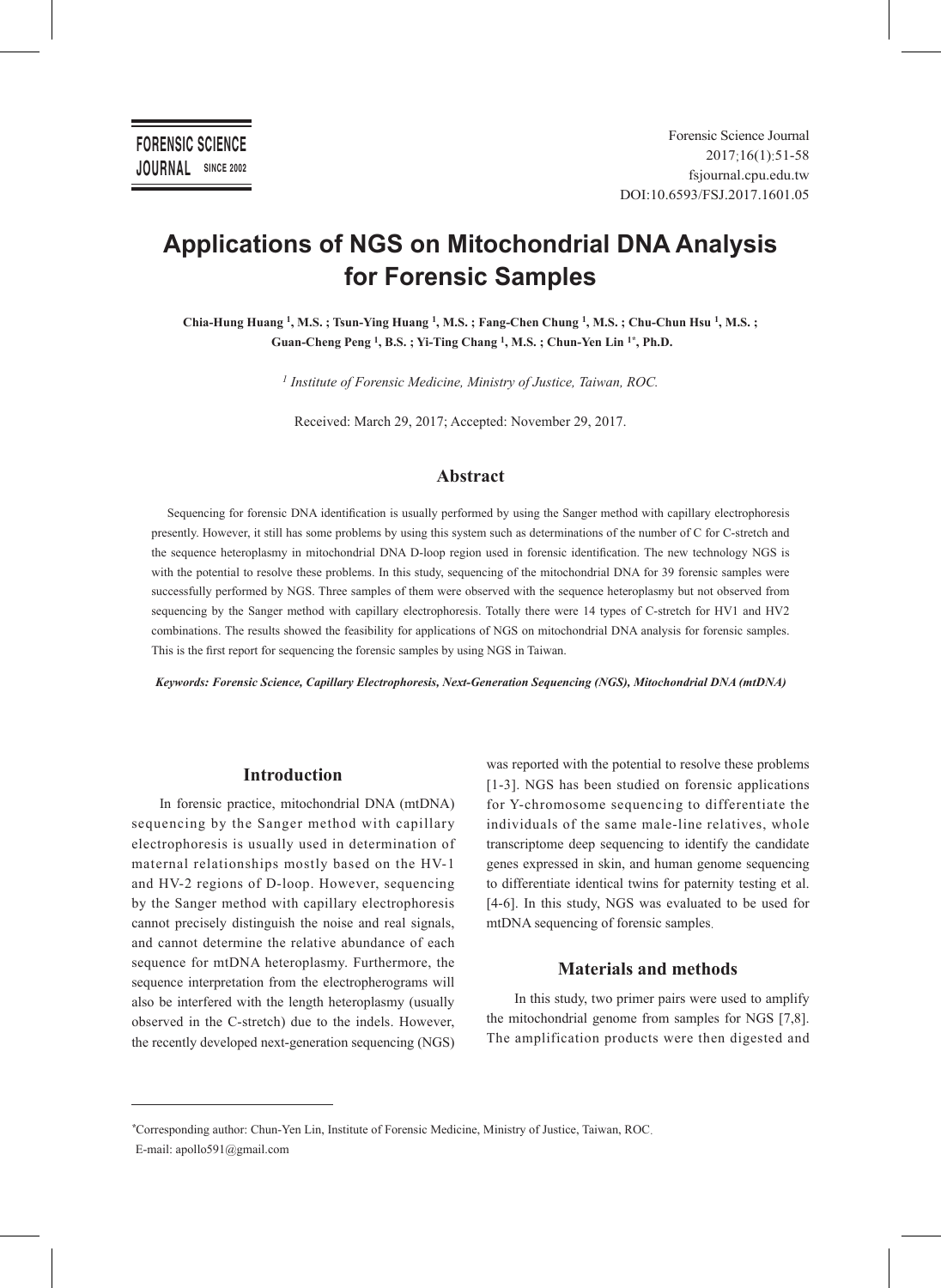labeled to enable simultaneous analysis of multiple samples with the mitochondrial genome sequencing platform. Sequences for NGS were compared with those obtained by the Sanger method with capillary electrophoresis. Furthermore, the preliminary identification of ethnicity for these sequences was also performed [9].

#### *DNA extraction and quantification*

The control DNA 9947A (Thermo Fisher Scientific, MA, USA) was used as the reference standard for NGS accuracy analysis. The 44 forensic samples, including 9 muscles tissue samples, 9 blood samples, 24 bone samples, and 2 tooth samples, were collected. Totally there were 45 samples analyzed in this study. DNA was extracted from each of the forensic samples by using the PureLink™ Genomic DNA Kit (Thermo Fisher Scientific) and quantified with the Quantifiler<sup>®</sup> Human DNA Quantification Kit (Thermo Fisher Scientific).

#### *Sanger sequencing*

The HV-1 and HV-2 regions were amplified from 0.5 ng DNA and by using the primer pairs L15997(5'- CACCATTAGCACCCAAAGCT-3')/H16401(5'- TGATTTCACGGAGGATGGTG-3')and L29(5'- GGTCTATCACCCTATTAACCAC-3')/H408(5'- CTGTTAAAAGTGCATACCGCCA-3') respectively. The PCR products were purified with the DNA Clean/ Extraction Kit (GeneMark, Taipei, Taiwan), and then subjected to cycle sequencing by using one of the above mentioned primers and the BigDye® Terminator v3.1 Cycle Sequencing Kit (Thermo Fisher Scientific). The products were analyzed using the ABI PRISM 3130XL Genetic Analyzer (Thermo Fisher Scientific) and SeqScape® v2.6 software (Thermo Fisher Scientific). The Revised Cambridge Reference Sequence (rCRS, NC-012920.1 in GenBank ) was used as the reference.

# *NGS*

## *1. Long-range PCR*

Human mitochondrial genome amplification was performed with modifications from the previous reports [7,8]. Two ng DNA was used for mitochondrial DNA amplification with the SequalPrep™ long PCR kit (Thermo Fisher Scientific). The PCR products were purified with the GeneMark® PCR Clean-Up Kit (GeneMark, Taipei, Taiwan) and quantified by using BioDrop μLITE spectrophotometer (OMNILAB, Bremen, Germany).

#### *2. Library preparations*

The procedures for fragmenting and labelling DNA were performed by using the commercial Illumina Nextera XT Kit (Illumina, San Diego, CA, USA) following the manufacturer's suggestions.

#### *3. Quantification of the library products*

Quantification of the library products were performed by using the KAPA Library Quantification Kit (Takara Bio, Shiga, Japan) following the manufacturer's suggestions and the 7500 Real-Time PCR System (Thermo Fisher Scientific).

#### *4. Sequencing by NGS platform*

Sequencing was performed by using the platform of MiSeq (Illumina). The sequencing data were analyzed with mtDNA Variant Analyzer® (Illumina).

## **Results and Discussion**

#### *Sequence analysis*

Initially there were 44 forensic samples sequenced by NGS. Their storage time ranged from 1 to 2 years after collection. Totally there were 39 samples of them and the control 9947A successfully sequenced by NGS for mitochondrial whole genome. The 9947A sequences were consistent with the predicted sequences. It showed the accuracy of the sequencing method used in this study. Comparison with the rCRS (NC-012920.1), the mitochondrial HV-1 and HV-2 sequences different from the rCRS for all samples were recorded in Table 1. The different nucleotide numbers ranged from 7 (Sample 39) to 15 (Sample 34). There were three samples observed with the sequence heteroplasmy but not interpreted as a heteroplasmy from sequencing by the Sanger method with capillary electrophoresis (Table 2 and Fig. 1). The heteroplasmic sites were at 189, 189 and 16140 for samples 12, 17 and 33 respectively. The number and percentage of reads from NGS for each nucleotide were also showed in Table 2. These heteroplasmic sites were definitely identified.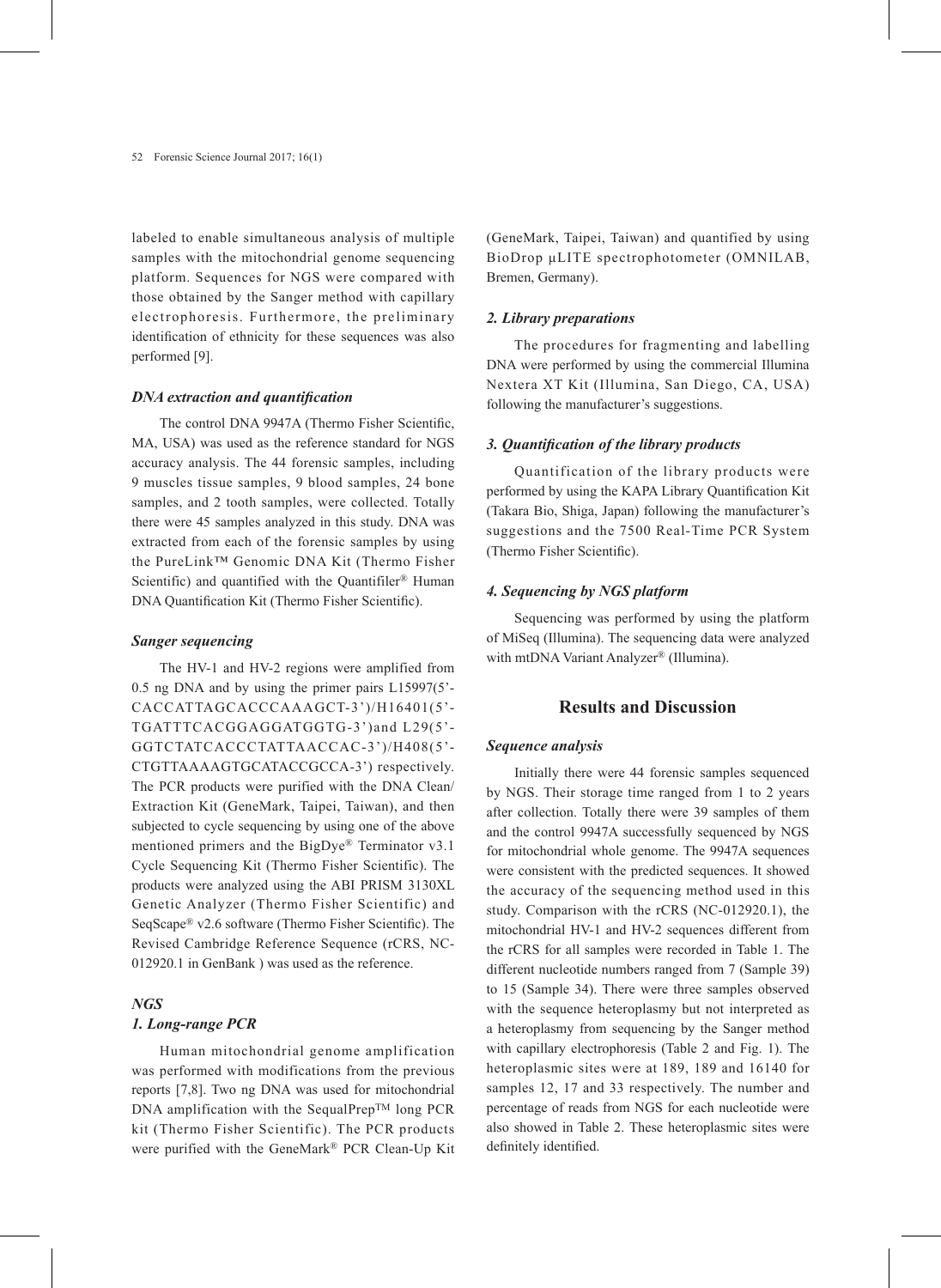| <b>Sample</b>           |     |        |        |        |          |        |        | <b>Nucleotide different from rCRS</b> |        |          |                 |        |        |        |        |
|-------------------------|-----|--------|--------|--------|----------|--------|--------|---------------------------------------|--------|----------|-----------------|--------|--------|--------|--------|
| 1                       | 73G | 93G    | 210G   | 263G   | 315.1C   | 16140C | 16187T | 16189C                                | 16256T | 16266G   |                 |        |        |        |        |
| $\boldsymbol{2}$        | 73G | 93G    | 263G   | 315.1C | 16129R   | 16182C | 16183C | 16189C                                | 16217C | 16261T   | 16356C          |        |        |        |        |
| 3                       | 73G | 195C   | 263G   | 309.1C | 315.1C   | 16171G | 16189C | 16223T                                | 16311C | 16362C   |                 |        |        |        |        |
| $\overline{\mathbf{4}}$ | 73G | 189G   | 199C   | 263G   | 309.1C   | 315.1C | 16223T | 16227G                                | 16278T | 16362C   |                 |        |        |        |        |
| 5                       | 73G | 152C   | 263G   | 315.1C | 16129A   | 16223T | 16249C | 16278T                                | 16284G | 16311C   | 16362C          |        |        |        |        |
| 6                       | 73G | 249DEL | 263G   | 315.1C | 16051G   | 16092A | 16291T | 16304C                                | 16311C |          |                 |        |        |        |        |
| 9                       | 73G | 152C   | 249DEL | 263G   | 309.1C   | 315.1C | 16111T | 16129A                                | 16266T | 16304C   |                 |        |        |        |        |
| 10                      | 73G | 195C   | 263G   | 309.1C | 315.1C   | 16051G | 16223T | 16304C                                | 16362C |          |                 |        |        |        |        |
| 11                      | 73G | 146A   | 182T   | 199C   | 263G     | 309.1C | 315.1C | 16287T                                |        |          |                 |        |        |        |        |
| 12                      | 73G | 152C   | 189R   | 225R   | 249DEL   | 263G   | 309.1C | 315.1C                                | 16129A | 16209C   | 16223T          | 16272G |        |        |        |
| 13                      | 73G | 249DEL | 263G   | 309.1C | 315.1C   | 16129A | 16148T | 16169T                                | 16172C | 16304C   |                 |        |        |        |        |
| 15                      | 73G | 152C   | 193G   | 263G   | 309.1C   | 315.1C | 16182C | 16183C                                | 16189C | 16213A   | 16217C          | 16261T | 16295T | 16299G |        |
| 16                      | 73G | 93G    | 210G   | 263G   | 315.1C   | 16140C | 16187T | 16189C                                | 16256T | 16266G   |                 |        |        |        |        |
| 17                      | 73G | 150T   | 152C   | 189R   | 263G     | 309.1C | 315.1C | 16148T                                | 16182C | 16183C   | 16189C          | 16223T | 16362C |        |        |
| 18                      | 73G | 150T   | 152C   | 263G   | 315.1C   | 16304C | 16335G | 16362C                                |        |          |                 |        |        |        |        |
| 19                      | 73G | 263G   | 309.1C | 309.2C | 315.1C   | 16147T | 16183C | 16184A                                | 16189C | 16217C   | 16235G          |        |        |        |        |
| 20                      | 73G | 150T   | 263G   | 309.1C | 315.1C   | 16129A | 16148Y | 16223T                                | 16257A | 16261T   | 16311Y          | 16325C |        |        |        |
| 9947A                   | 93G | 195C   | 214G   | 263G   | 309.1C   | 309.2C | 315.1C | 16311C                                |        |          |                 |        |        |        |        |
| 23                      | 73G | 152C   | 235G   | 263G   | 315.1C   | 16148T | 16223T | 16290T                                | 16319A | 16362C   |                 |        |        |        |        |
| 24                      | 73G | 146C   | 150T   | 151T   | 152C     | 182T   | 217C   | 263G                                  | 315.1C | 16188.1C | 16193.1C 16362C |        |        |        |        |
| 25                      | 73G | 146C   | 263G   | 309.1C | 315.1C   | 16182C | 16183C | 16189C                                | 16217C | 16223T   | 16261T          |        |        |        |        |
| 26                      | 73G | 185A   | 249DEL | 263G   | 309.1C   | 309.2C | 315.1C | 16092A                                | 16291T | 16304C   |                 |        |        |        |        |
| 27                      | 73G | 194T   | 263G   | 315.1C | 16188.1C | 16223T | 16278T | 16362C                                |        |          |                 |        |        |        |        |
| 28                      | 73G | 199C   | 263G   | 309.1C | 315.1C   | 16129R | 16223T | 16278T                                | 16290T | 16293G   | 16354T          |        |        |        |        |
| 29                      | 73G | 234R   | 263G   | 315.1C | 16136C   | 16175G | 16183C | 16189C                                | 16217C | 16218T   | 16311C          | 16324C |        |        |        |
| 33                      | 73G | 146C   | 150T   | 263G   | 309.1C   | 315.1C | 16140Y | 16182C                                | 16183C | 16189C   | 16217C          | 16274A | 16311C | 16335G |        |
| 34                      | 73G | 150T   | 152C   | 263G   | 309.1C   | 309.2C | 315.1C | 16124C                                | 16148T | 16182C   | 16183C          | 16189C | 16223T | 16287T | 16362C |
| 35                      | 73G | 150T   | 263G   | 309.1C | 315.1C   | 16093Y | 16129A | 16223T                                | 16257A | 16261T   |                 |        |        |        |        |
| 37                      | 73G | 143R   | 183G   | 263G   | 309.1C   | 315.1C | 16189C | 16288C                                | 16304C | 16309G   |                 |        |        |        |        |
| 38                      | 73G | 146C   | 263G   | 307DEL | 308DEL   | 309DEL | 312.1A | 16182C                                | 16183C | 16189C   | 16217C          |        |        |        |        |
| 39                      | 73G | 146C   | 207A   | 263G   | 309.1C   | 315.1C | 16231C |                                       |        |          |                 |        |        |        |        |
| 40                      | 73G | 146C   | 199C   | 263G   | 309.1C   | 315.1C | 16223T | 16249C                                | 16319A |          |                 |        |        |        |        |
| 41                      | 73G | 263G   | 315.1C | 16051G | 16093C   | 16183C | 16189C | 16220G                                | 16356C |          |                 |        |        |        |        |
| 42                      | 73G | 93G    | 204C   | 210G   | 263G     | 315.1C | 16140C | 16183C                                | 16189C | 16266G   | 16362C          |        |        |        |        |
| 44                      | 73G | 150T   | 263G   | 309.1C | 309.2C   | 315.1C | 16223T | 16257A                                |        |          |                 |        |        |        |        |
| 45                      | 73G | 195C   | 263G   | 309.1C | 315.1C   | 16051G | 16189C | 16223T                                | 16256T | 16362C   |                 |        |        |        |        |
| Q                       | 73G | 150T   | 263G   | 309.1C | 315.1C   | 16223T | 16311C | 16325C                                | 16362C |          |                 |        |        |        |        |
| G                       | 73G | 146Y   | 263G   | 309.1C | 309.2C   | 315.1C | 16182C | 16183C                                | 16189C | 16217C   | 16261T          | 16354T |        |        |        |
| X                       | 73G | 153G   | 263G   | 309.1C | 315.1C   | 16223T | 16234T | 16248T                                | 16265C | 16316G   | 16362C          |        |        |        |        |
| Y                       | 73G | 249DEL | 263G   | 309.1C | 315.1C   | 16136C | 16154C | 16183C                                | 16189C | 16217C   | 16218T          |        |        |        |        |

# **Table 1** NGS results for mitochondrial HV-1 and HV-2 regions of 39 forensic samples and the standard DNA 9947A.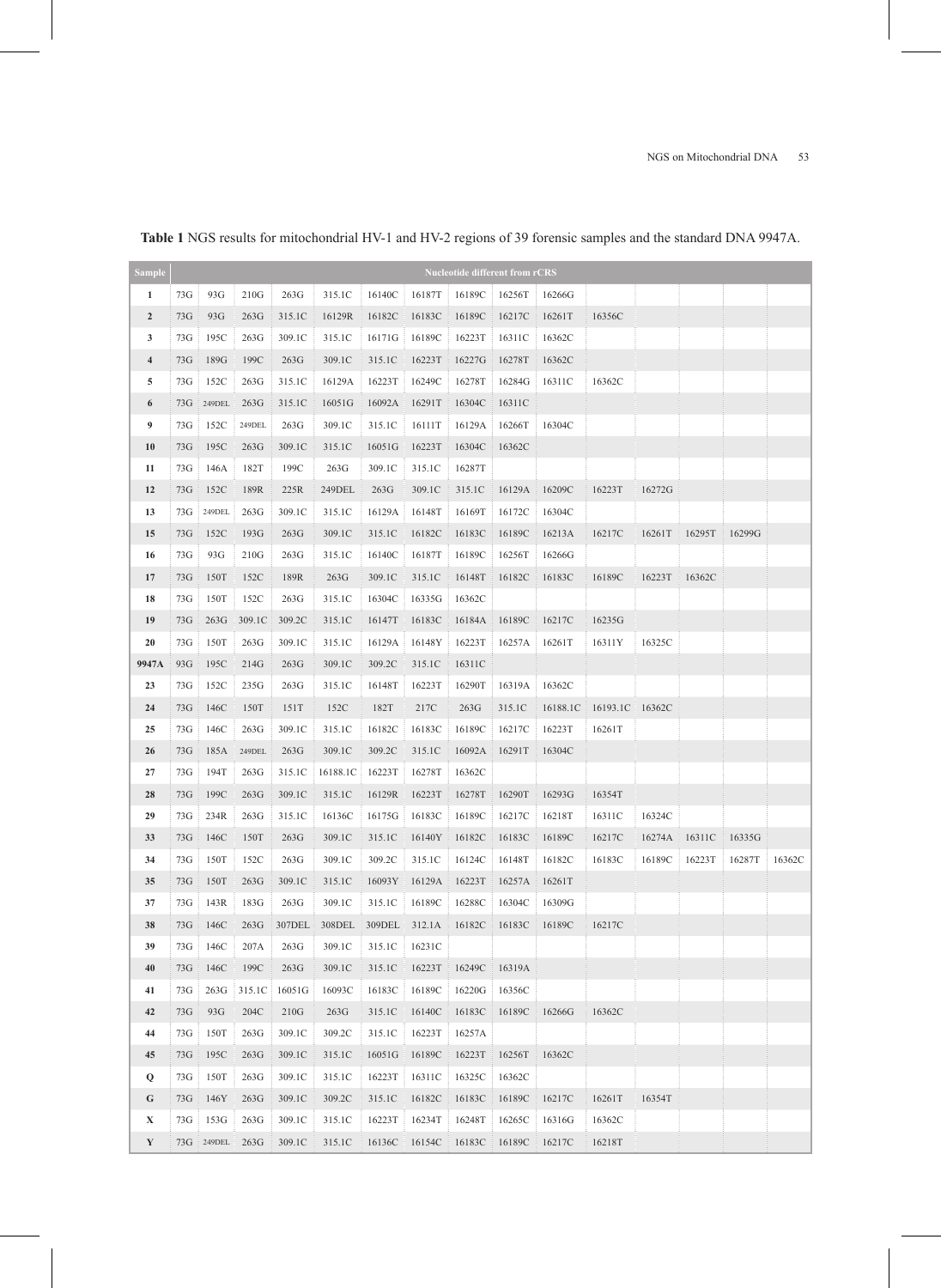|                      | Nucleotide sequence*                                      |            | <b>Reads for A</b> | <b>Reads for C</b> | <b>Reads for G</b> | <b>Reads for T</b><br>$(\%)$ |  |
|----------------------|-----------------------------------------------------------|------------|--------------------|--------------------|--------------------|------------------------------|--|
| <b>Sample</b><br>no. | <b>Sanger method</b><br>with capillary<br>electrophoresis | <b>NGS</b> | $(\%)$             | $(\%)$             | (%)                |                              |  |
| 12                   | 189A                                                      | 189R       | 869<br>(70.4)      |                    | 366<br>(29.6)      |                              |  |
| 17                   | 189A                                                      | 189R       | 1045<br>(70.6)     |                    | 436<br>(29.4)      |                              |  |
| 33                   | 16140C                                                    | 16140Y     |                    | 1592<br>(79.1)     |                    | 420<br>(20.9)                |  |

**Table 2** Comparisons of the sequences from NGS and the Sanger method with capillary electrophoresis.

\* The nucleotide sequence is named following the IUPAC rule.



**Fig. 1** Electropherograms for sample 12 (a), sample 17 (b) and sample 33(c). Arrows indicate the 189 site in (a), 189 site in (b) and 16140 site in (c).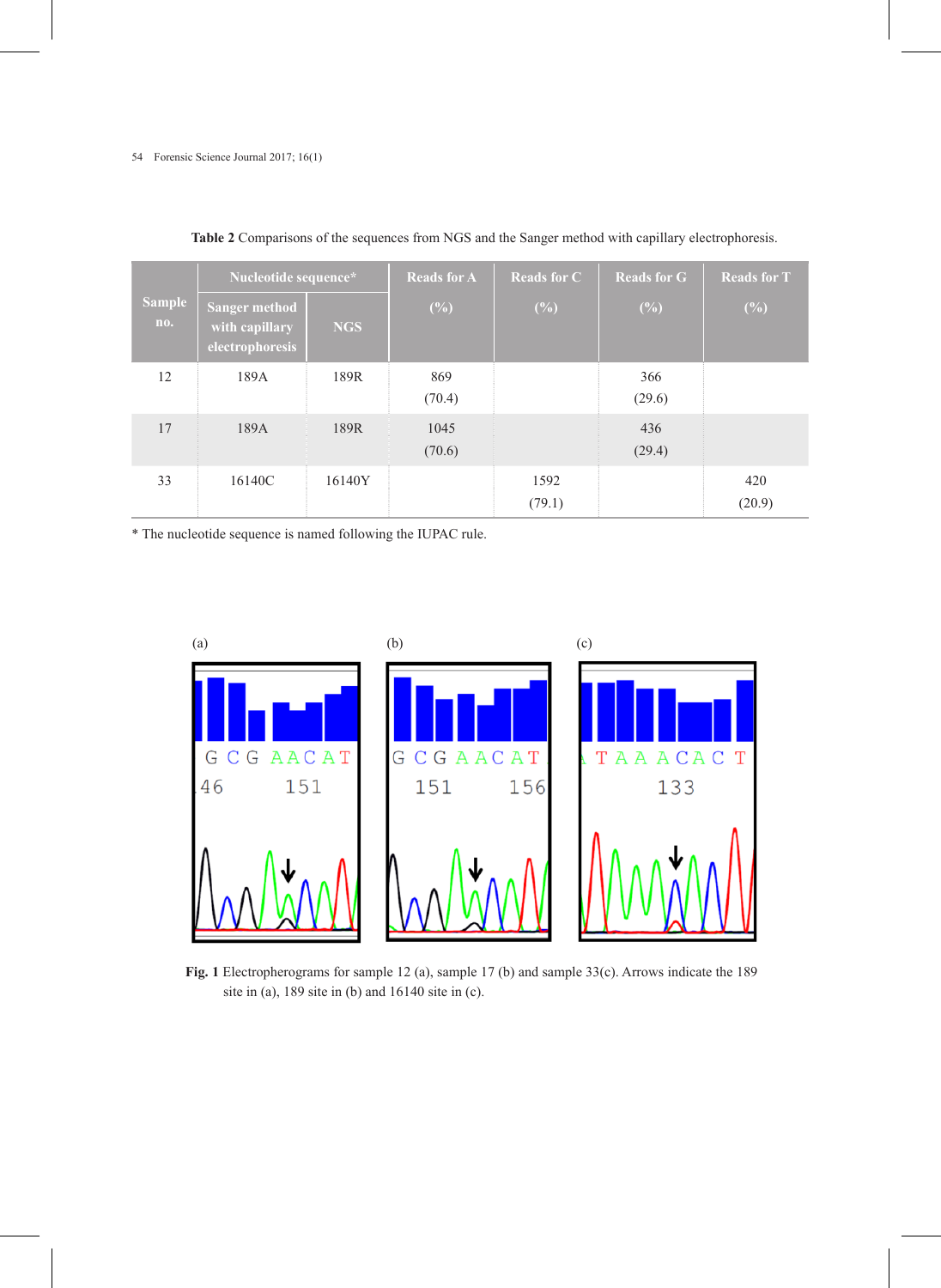For analysis of C-stretch in HV1 (16184-16193) and HV2 (303-315), totally there were 14 types for HV1 and HV2 combinations of the samples analyzed in this study (Table 3). The most popular type was type 10 (32.5%), and there were 6 types (type 2, 4, 5, 12, 13 and 14) observed only in one sample for each of them. The C-stretch for HV1, there were 37.5% samples observed without interruption by other nucleotides.

| Type of the<br>combination | HV1                            | H <sub>V2</sub> | <b>Sample</b>                      | Frequency (%) |
|----------------------------|--------------------------------|-----------------|------------------------------------|---------------|
| $\mathbf{1}$               | C10                            | C8TC6           | 3,37,45                            | 7.5           |
| $\overline{2}$             | C11                            | C7TC5           | $\overline{2}$                     | 2.5           |
| $\overline{3}$             | C11                            | C7TC6           | 29,41,42                           | 7.5           |
| $\overline{4}$             | C11                            | C8TC6           | $\mathbf Y$                        | 2.5           |
| 5                          | C12                            | C4TC2AC3        | 38                                 | 2.5           |
| 6                          | C12                            | C8TC6           | 15, 17, 25, 33                     | 10.0          |
| $\overline{7}$             | C12                            | C9TC6           | 34,Q                               | 5.0           |
| $8\,$                      | C3TC6                          | C7TC6           | 1,16                               | 5.0           |
| 9                          | C <sub>5</sub> TC <sub>4</sub> | C7TC6           | 5,6,18,23                          | 10.0          |
| $10\,$                     | C5TC4                          | C8TC6           | 4,9,10,11,12,13,20,28,35,39,40,G,X | 32.5          |
| $11\,$                     | C5TC4                          | C9TC6           | 9947A, 26, 44                      | 7.5           |
| 12                         | C6TC4                          | C7TC6           | $27\,$                             | 2.5           |
| 13                         | C6TC5                          | C7TC6           | 24                                 | 2.5           |
| 14                         | CAC <sub>9</sub>               | C9TC6           | 19                                 | 2.5           |

**Table 3** C-stretch types for HV1 and HV2 of the samples sequenced by NGS in this study.

These results showed that mtDNA whole genome was sequenced successfully by NGS and the sequences from NGS were explicit.

# *Race analysis*

In this study, haplotype classification for these samples were performed by using the HaploGrep [https:// haplogrep.uibk.ac.at] to determine the race of them. The result was showed in Table 4. The positive control standard 9947A was classified to be H11b1, which is the common haplotype in Central Europe [10]. All the forensic samples collected in Taiwan were classified to be the haplotypes common in Asia [11]. The results are consistent with the prediction.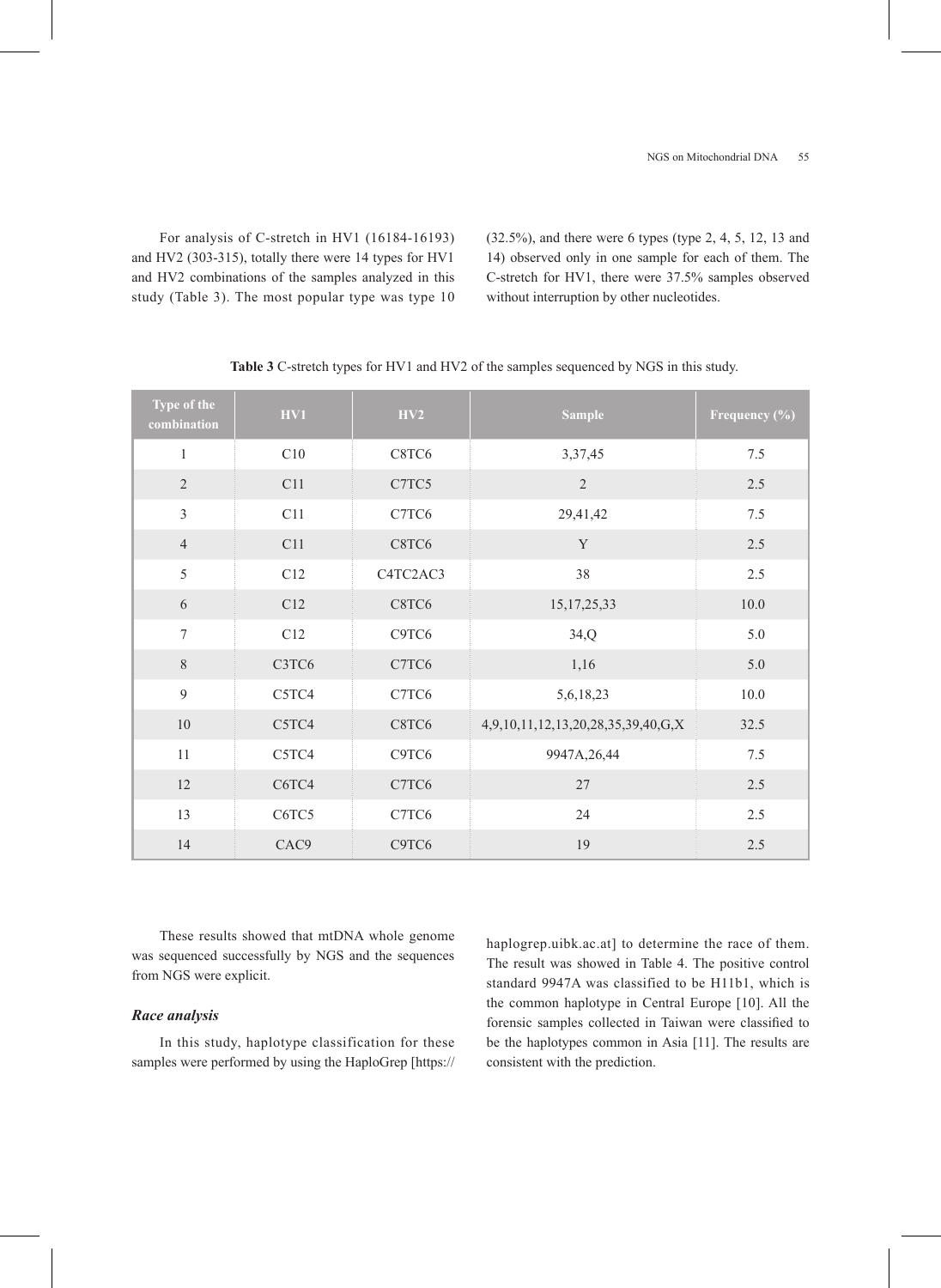# 56 Forensic Science Journal 2017; 16(1)

| Haplogroup          | <b>Sample</b>             |
|---------------------|---------------------------|
| $\rm A20$           | 23                        |
| B4                  | 15, 19, 25, 29, 33, 38, Y |
| $\mathbf{B}5$       | 1,16,42                   |
| <b>B6</b>           | 41                        |
| $\mathbf{D}4$       | 5,27                      |
| D <sub>5</sub>      | 17,24,34                  |
| $\mathbf{D6}$       | $\overline{3}$            |
| $\rm E2a$           | 10,45                     |
| ${\rm F}1$          | 9,13                      |
| F2                  | 6,26                      |
| G1a1a               | ${\bf G}$                 |
| G <sub>2</sub> a1f1 | $\overline{4}$            |
| M7                  | 11,40                     |
| M9a1a               | $\mathbf X$               |
| M20                 | $12\,$                    |
| M73b                | $28\,$                    |
| N9a                 | 20,35,44                  |
| R <sub>0</sub>      | $2,\!Q$                   |
| $\mathbb{R}^9$      | 18,37                     |
| Y1b                 | 39                        |
| H11b1               | 9947A                     |

**Table 4** Haplogroup classification of the samples analyzed in this study.

# **Conclusions**

This is the first study to sequence the forensic samples by using NGS in Taiwan. The results showed that mtDNA whole genome was sequenced successfully by NGS and the sequences from NGS were explicit. Furthermore, as NGS has the characteristics of high throughput, massively parallel sequencing and deep sequencing, it is more time-saving and the quantitative results are available. From the results of this study, it showed the feasibility for applications of NGS on mitochondrial DNA analysis for forensic samples.

# **Acknowledgements**

The authors wish to express their gratitude to The Ministry of Justice for financial support (Science and Technology Program number 104-1301-05-05-06 and 105-1301-05-05-01).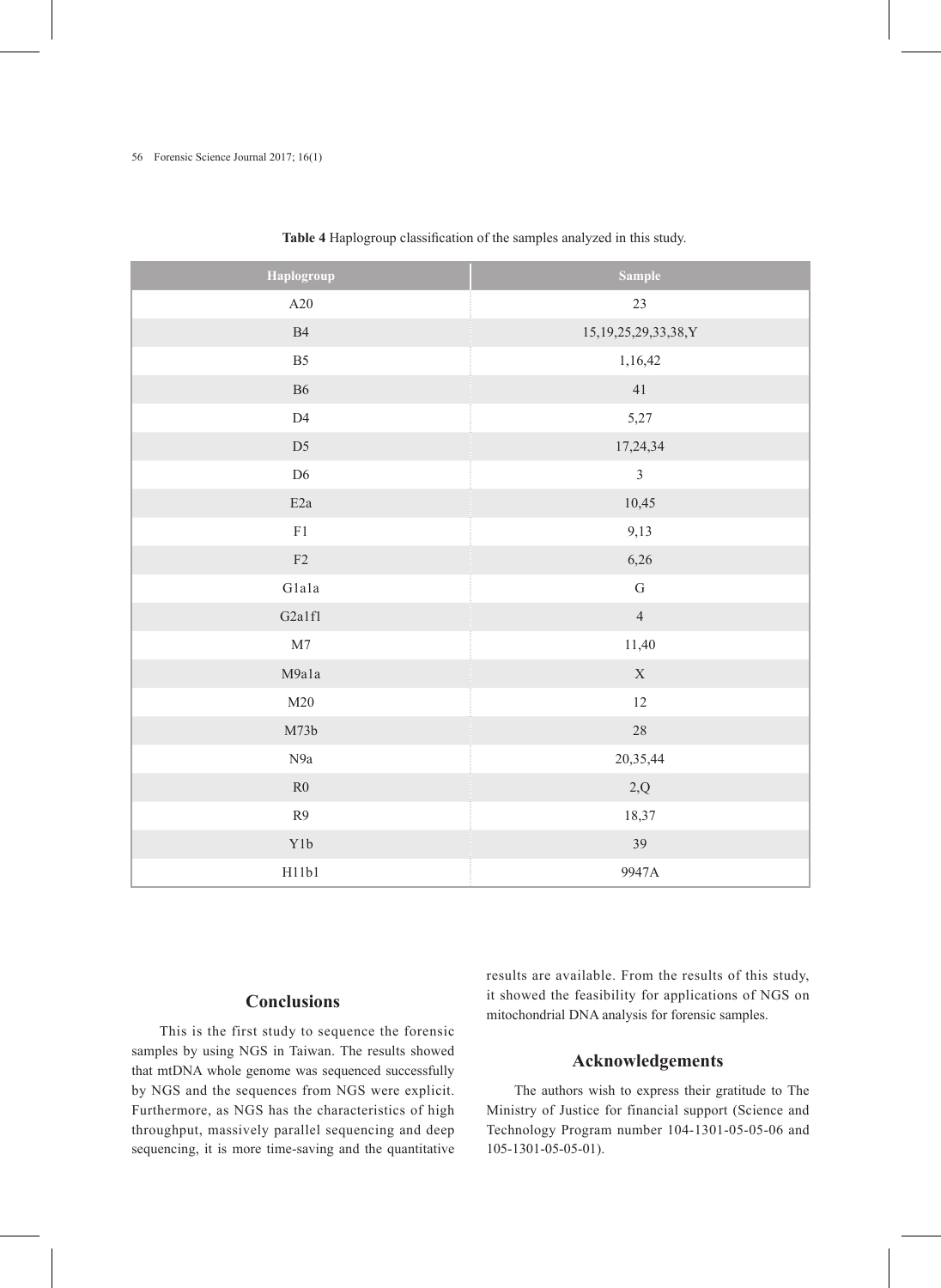# **References**

- 1. Holland M-M, McQuillan M-R, O'Hanlon K-A. Second generation sequencing allows for mtDNA mixture deconvolution and high resolution detection of heteroplasmy. Croat Med J 2011;52(3):299-313.
- 2. Sosa M-X, Sivakumar I-K, Maragh S, Veermachaneni V, Hariharan R, Parulekar M, Fredrikson K-M, Harkins T-T, Feldman A-B, Tata P, Ehret G-B, Chakrevarti A. Next-generation sequencing of human mitochondrial reference genomes uncovers high heteroplasmy frequency. PLoS Comput Biol 2012;8(10):e1002737.
- 3. Lin C-Y, Tsai L-C, Hsieh H-M, Huang C-H, Yu Y-J, Tseng B, Linacre A, Lee JC-I. Investigation of length heteroplasmy in mitochondrial DNA control region by massively parallel sequencing. Forensic Sci Int Genet 2017;30:127–133.
- 4. Xue Y, Tyler-Smith C. The hare and the tortoise: one small step for four SNPs, one giant leap for SNPkind. Forensic Sci Int Genet 2010;4(2):59–61.
- 5. Hanson E, Haas C, Jucker R, Ballantyne J. Specific and sensitive mRNA biomarkers for the identification of skin in 'touch DNA' evidence. Forensic Sci Int Genet 2012;6(5):548-558.
- 6. Weber-Lehmann J, Schilling E, Gradl G, Richter D-C, Wiehler J, Rolf B. Finding the needle in the haystack: differentiating "identical" twins in paternity testing and forensics by ultra-deep next generation sequencing. Forensic Sci Int Genet 2014;9:42-46.
- 7. Gunnarsdóottir E-D, Li M, Bauchet M, Finstermeier K, Stoneking M. High-throughput sequencing of complete human mtDNA genomes from the Philippines. Genome Res 2011;21(1):1-11.
- 8. Stawski H, Bintz B-J, Burnside E-S, Wilson M. Preparing Next Generation Sequencing (NGS) Libraries of Human Mitochondrial DNA Using Illumina Nextera XT and NEBNext dsDNA Fragmentase Technology. Proceedings of the American Academy of Forensic Sciences. 2013.
- 9. Kloss-Brandstätter A, Pacher D, Schönherr S, Weissensteiner H, Binna R, Specht G, Kronenberg F. HaploGrep: a fast and reliable algorithm for automatic classification of mitochondrial DNA

haplogroups. Hum Mutat 2011;32(1):25-32.

- 10. Álvarez-Iglesias V, Mosquera-Miguel A, Cerezo M, Quintáns B, Zarrabeitia M-T, Cuscó I, Lareu M-V, García O, Pérez-Jurado L, Carracedo A, Salas A. New Population and phylogenetic features of the internal variation within mitochondrial DNA macrohaplogroup R0. PLoS ONE 2009;4(4):e5112.
- 11. van Oven M, Kayser M. Updated comprehensive phylogenetic tree of global human mitochondrial DNA variation. Hum Mutat 2009;30(2):E386-94.